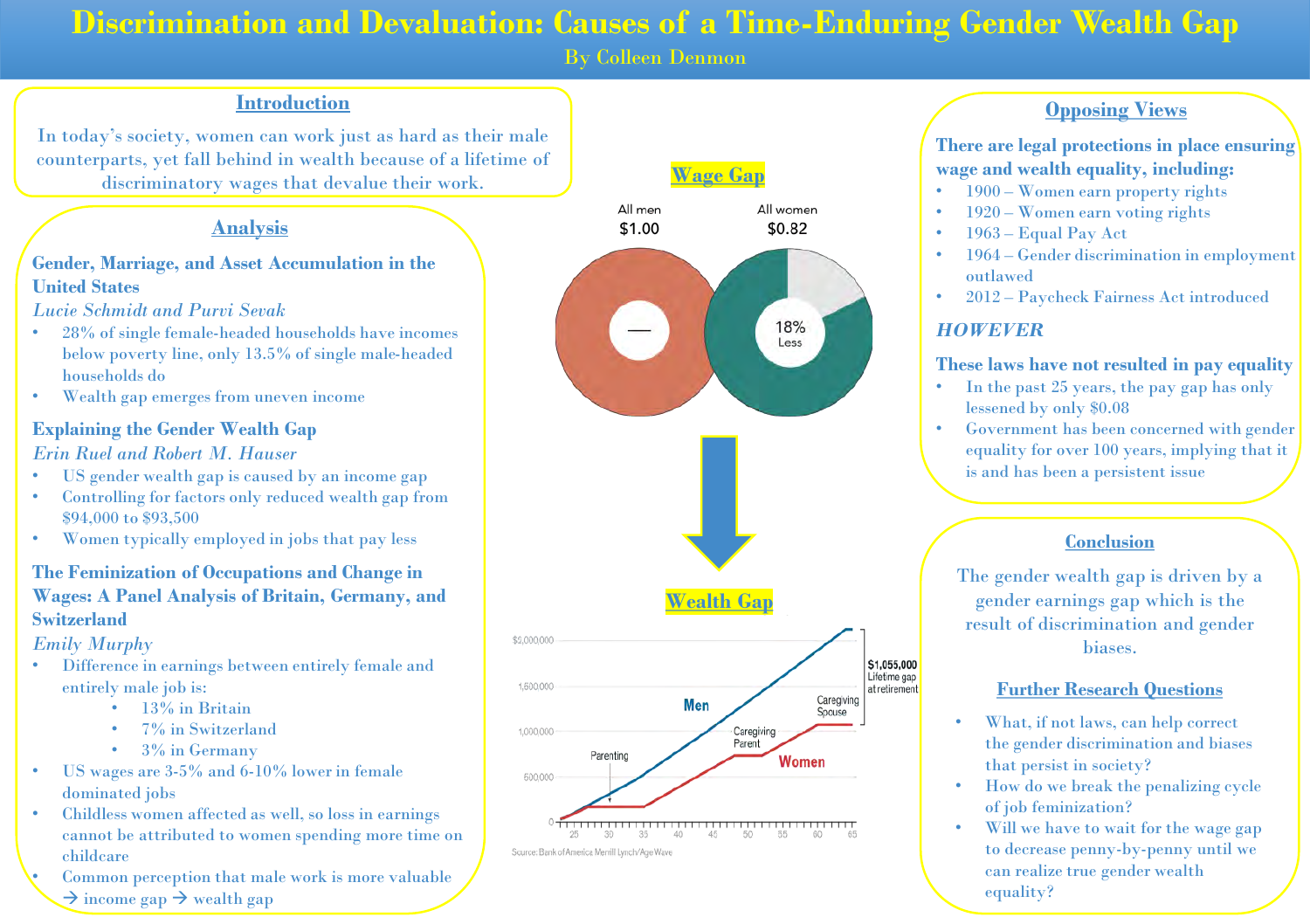# **THE VIABILITY OF THE AMERICAN DREAM**

Has the growing wealth gap changed how feasible the American Dream is when dealing with policy? **Layla Ech-chaouy**

American Dream: the belief that America offers the opportunity to everyone of a good and successful life achieved through hard work Source: https://www.oxfordlearnersdictionaries.com/us/definition/english/the-american-dream#:~:text=%E2%80%8Bthe%20belief%20that%20America,life%20achieved%20through%20hard%20work

# **Introduction**

The wealth gap rapidly increased over the last few decades. One major facet of wealth aggregation is the universally-held American ideal called the American Dream. As the wealth gap grows we are left to wonder if the American Dream is a viable way to approach policy solutions to the address the situation.

# **Articles**

# **The Dynamic American Dream**

**American Public Opinion on Economic Inequality, Taxes, and Mobility: 1990–2011 The 'Deserving' Rich? Inequality, Morality and Social Policy**

# **Issues Justification of policy decisions due to the principles of the American Dream**

- **"people may not demand government intervention on income inequality because they believe that Americans are able to achieve a better life through their own efforts.**
- **"unequal outcomes justly reward different levels of hard work and aptitude"**

# **Lack of public confidence in the American Dream**

Absence of social mobility **The haves and have nots**

|                    | Gallup<br>7/88<br>(%) |                                          | Gallup<br>$4 - 5/98$<br>(%)                 | Gallup<br>9/00<br>(%)                       | <b>PSRA/</b><br>Pew<br>6/01<br>(%)     | PSRA/<br>Pew<br>2/04<br>(%)                  | Gallup<br>$6/04$ <sup>a</sup><br>(%) |
|--------------------|-----------------------|------------------------------------------|---------------------------------------------|---------------------------------------------|----------------------------------------|----------------------------------------------|--------------------------------------|
| Haves              | 59                    |                                          | 67                                          | 60                                          | 52                                     | 59                                           | 57                                   |
| Have-nots          | 17                    |                                          | 24                                          | 31                                          | 32                                     | 27                                           | 31                                   |
| Neither (vol.)     | 15                    |                                          | 6                                           | n/a                                         | 10                                     | 7                                            | 6                                    |
| Don't know/refused | 9                     |                                          | 3                                           | 9                                           | 6                                      | $\overline{7}$                               | 6                                    |
| N                  | 1,000                 | <b>PSRA/</b><br>Pew<br>$4 - 5/09$<br>(%) | 5,001<br><b>PSRA/</b><br>Pew<br>4/10<br>(%) | 1.008<br><b>PSRA/</b><br>Pew<br>9/11<br>(%) | 1,200<br>Gallup<br>$11 - 12/11$<br>(%) | 1,000<br><b>PSRA/</b><br>Pew<br>12/11<br>(%) | 2,250                                |
| Yes, divided       |                       | 35                                       | 42                                          | 45                                          | 41                                     | 38                                           |                                      |
| No, not divided    |                       | 62                                       | 53                                          | 52                                          | 58                                     | 58                                           |                                      |
| Don't know/refused |                       | 3                                        | 5                                           | $\overline{c}$                              | 1                                      | $\overline{4}$                               |                                      |
| N                  |                       | 3.013                                    | 1.546                                       | 1,000                                       | 1.012                                  | 1.521                                        |                                      |

# **Issues cont.**

# **Deservingness/ Tangibility**

- **the public viewed the rich as "entitled to keep their wealth rather than have it taken away from them." - rewards, incentives, and character**
- Paying "fair share" of taxes: upper, middle, and **low-income households**
	- **"confidence in the American Dream changes over time in response to the relative attainability of the promise of the dream"**

# **Conclusion**

The American dream is not as viable as it once was due to the circumstances of the growing wealth gap. These outdated american values provide justification for politicians, the wealthy, and the working class to continue to function under a system that disenfranchises the working class.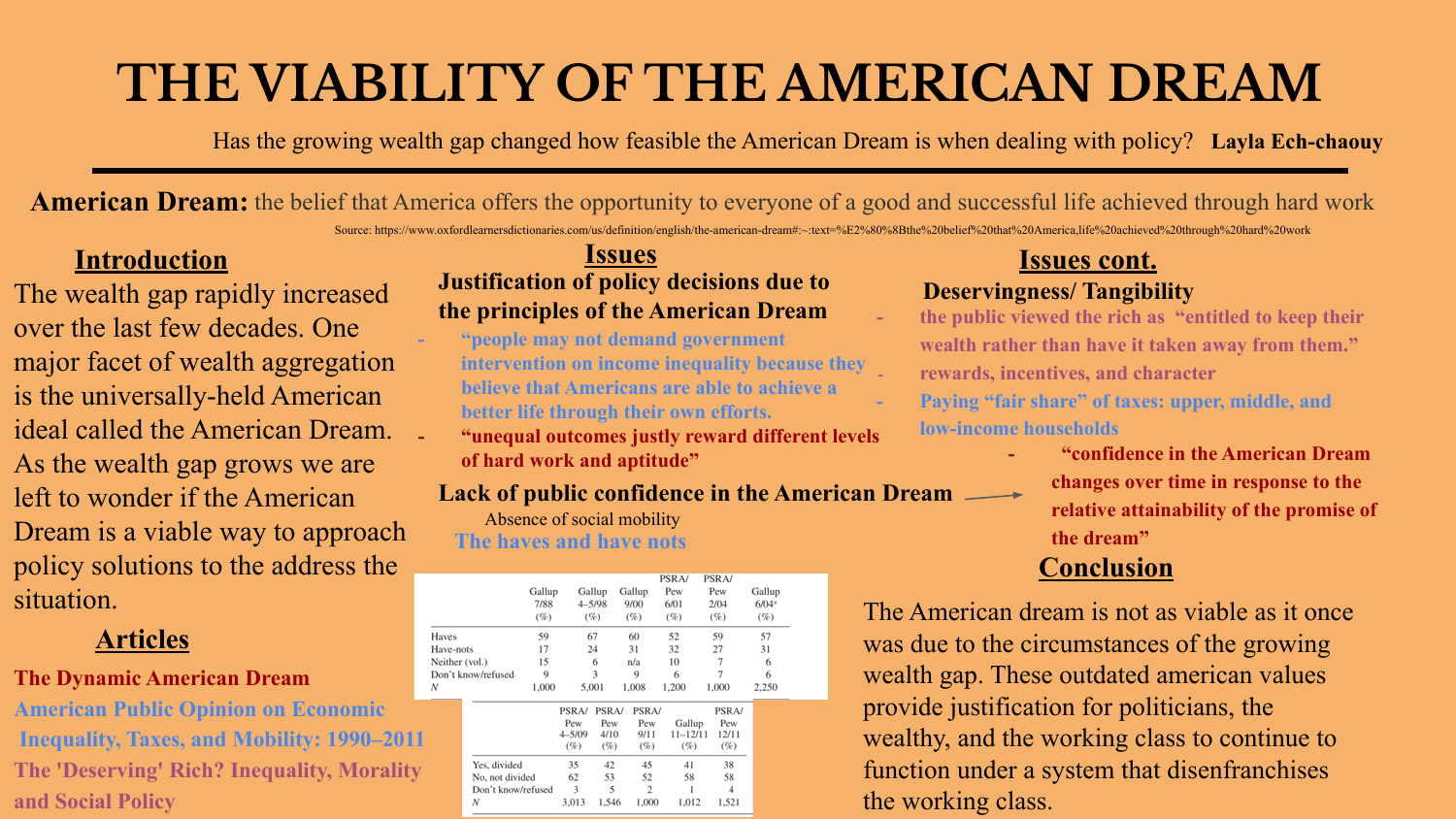# "Assessing Racial Privilege..."

# "Racial Capitalism"

# What is Racial Capitalism?

# "Racial Capitalism"

# Thesis Is the economic system of capitalism inherently racist? An Analysis of Theoretical Frameworks Within Racial Capitalism

*Nancy Leong Jodi Melamed*

While it has been widely observed around the world that capitalism facilitates class divisions, it would be a vast oversimplification to assert that the system is inherently racist only based off of discriminatory patterns noted in the U.S.. Such patterns would have to be seen consistently in other nations who follow the system for it to be considered fundamentally racist. It is true that the system encourages greed and that the long history of racism in the United States makes it easier for minorities to be exploited; however, this only means that capitalism is a vehicle through which racism can be expressed and facilitated, not one that is naturally embedded with racism.

*Jennifer Fluri et al.* The U.S.'s Eurocentric housing practices transcend borders in the ways they marginalize minorities; in particular, America's fueling of gentrification prioritizes the economic mobility of White individuals globally.

"The process of deriving social and economic value from the racial identity of another person."

In the U.S., Whiteness is of significant socioeconomic value while non-Whiteness is not. The systematic devaluing of non-White people has created a situation in which their commodification is rampant.

Capitalism functions through the continuous exploitation of one group by another (i.e.: proletariat/bourgeoise); therefore, the system—inherently fostering the prime conditions under which racism thrives—is racist.

*Cedric J. Robinson (paraphrased by Nancy Leong)*